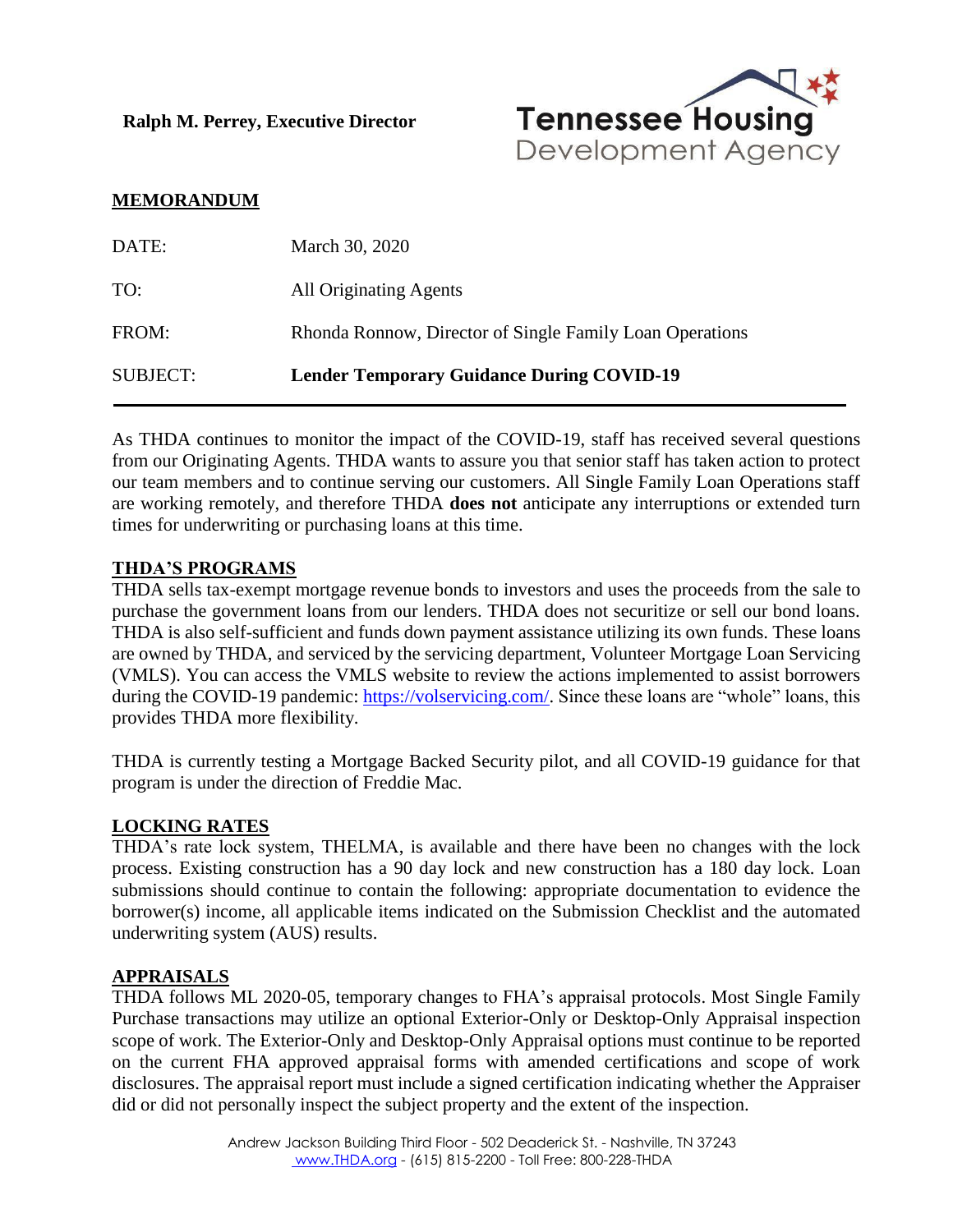# **Exterior-Only Option**

The required protocols and exhibits under the Exterior-Only Option are:

- Appraiser will observe the Property and Improvements from the street.
- The Appraisal will be completed "AS IS" unless Minimum Property Requirements (MPS) related deficiencies are observed from the street or otherwise known.
- The Appraiser may utilize extraordinary assumptions when necessary.
- No sketch, interior photos or rear exterior photographs are required.

# **Desktop-Only Option**

The required protocols and exhibits under the Desktop-Only Option are:

- Appraiser will not physically observe the Property and Improvements.
- The Appraisal will be completed "AS IS" unless MPR related deficiencies are known.
- The Appraiser may utilize extraordinary assumptions when necessary.
- No sketch, interior photos, exterior photographs are required.
- No comparable viewing nor photos are required.

# **1004D Completion Report (Inspection)**

When a final inspection is required to evidence completion of a required repair, FHA will permit a letter signed by the borrower affirming that the work was complete with further evidence of completion by photograph, paid invoice, occupancy permits or other substantially similar documentation. These flexibilities are not permitted on new construction.

## **Temporary Waiver of Damage Inspection Reports in Presidentially-Declared Major Disaster Areas:**

Friday, March 27, 2020, the Federal Housing Administration (FHA) issued a waiver of its Single Family Housing Policy Handbook 4000.1 (SF Handbook) policy to temporarily suspend the requirement that FHA roster appraisers must complete damage inspection reports for properties pending sale or endorsement in Presidentially-Declared Major Disaster Areas (PDMDAs) associated with COVID-19. This waiver of SF Handbook policy is effective immediately. The waiver that needs to be provided in the file can be found here:

<https://www.hud.gov/sites/dfiles/Housing/documents/DamageInspectionWaiverinPDMDA.pdf>

# **VVOE**

Effective immediately, THDA will require a verbal verification (VVOE) with the closing package dated within 5 days of the note date. Per ML2020-05, FHA is allowing flexibilities related to the Originating Agent's process of completing re-verification of employment, which includes verbal verifications of employment. Originating Agents do not need to provide a re-verification of employment prior to the Note date as described in Handbook 4000.1, Sections II.A.4.c.ii( $C(1)-(2)$ ) and II.A.5.b.ii(C)(1)-(2) Traditional and Alternative Current Employment Documentations, **provided that the Mortgagee is not aware** of any loss of employment by the borrower and has obtained:

- For forward purchase transactions, evidence the Borrower has a minimum of 2 months of Principal, Interest, Taxes and Insurance (PITI) in reserves; and
- A year-to-date paystub or direct electronic verification of income for the pay period that immediately precedes the Note date, or
- A bank statement showing direct deposit from the Borrower's employment for the pay period that immediately precedes the Note date.

The direction from HUD will stay into effect until May 17, 2020.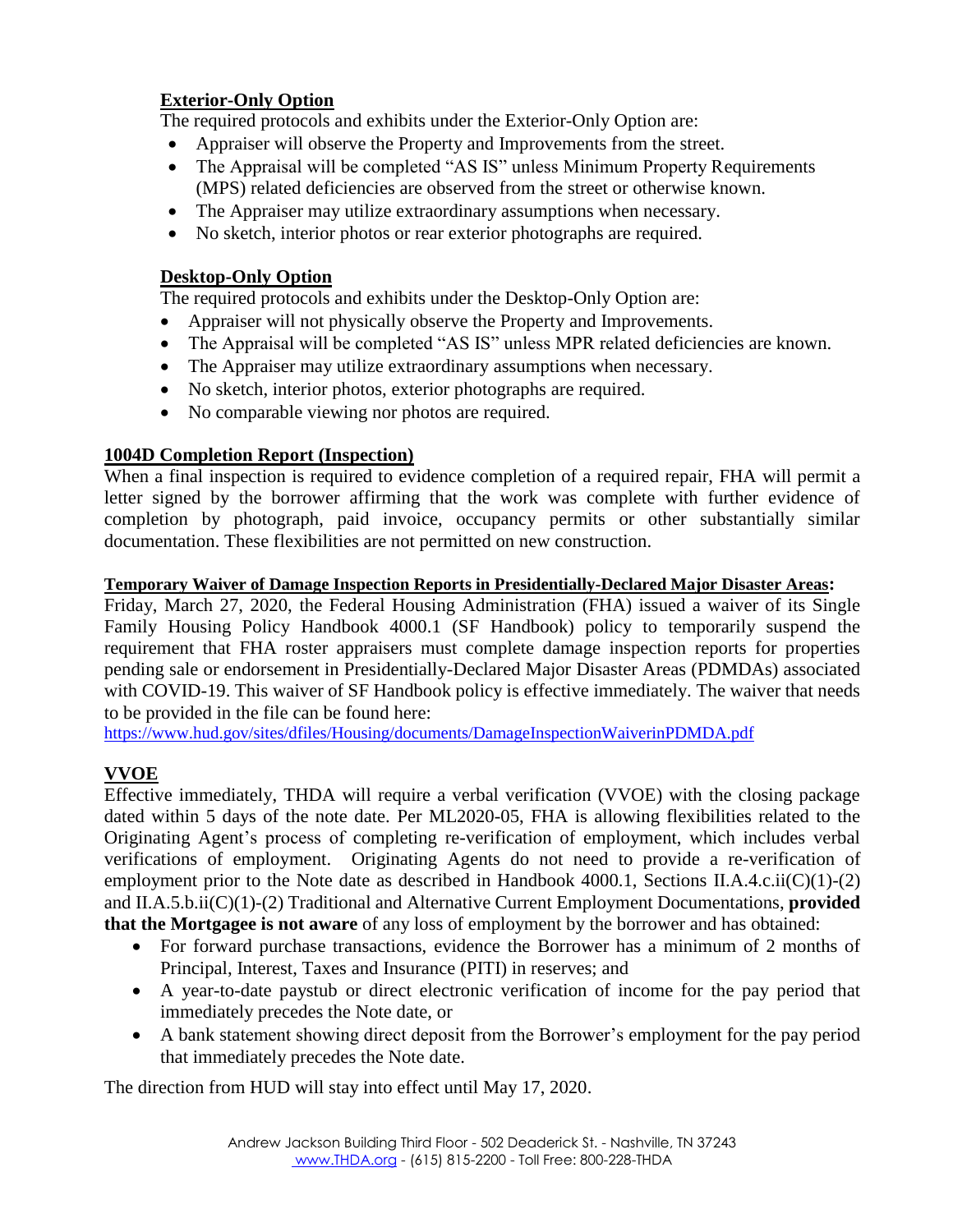## **IRS/TAX RETURNS/NON-FILING**

The IRS has extended tax day for 2019 taxes until July 15, 2020, and THDA will follow the IRS direction. The IRS is temporarily suspending new Income Verification Express Service (IVES) requests at this time as they make adjustments for the impact of the state and local shelter in place. The borrower(s) most recent tax return available should be included in the loan submission package sent to THDA. THDA will allow a signed copy from the borrower, a signed copy from the borrower's tax preparer or the borrower can access their own tax returns from the IRS website, [https://www.irs.gov/individuals/get-transcript.](https://www.irs.gov/individuals/get-transcript)

THDA also understands that obtaining a non-filing verification is difficult at this time. Please continue to try all avenues to have a non-filing in the underwriting submission package. THDA will need a signed statement from the borrower and/or occupants if non-filing is not in the file. Keep in mind since 2019 tax day has been extended until July 15, 2019, typically it is 60 days after that date before the IRS will issue a non-filing for 2019. At this time we are looking for 2018 non-filings and all statements (W2 or 1099, etc.) regarding any work during 2019. If a non-filing cannot be obtained, a trailing closing document condition will be issued to allow your loan to be closed and purchased by THDA. THDA will still need the non-filing within 120 days after closing. THDA will continue to monitor the IVES status with IRS in regards to a non-filing. If the IVES system is unavailable at 120 days, THDA will waive the trailing condition. If IVES is available and the non-filing is not provided to THDA, it is considered late delivery of trailing documents and 100 bps service release will be retained by THDA.

#### **HOMEBUYER EDUCATION**

THDA's homebuyer education team is working closely with the counseling network to monitor turnaround time for the 1-hour follow up session required after the online course. Staff strongly encourage the follow up sessions be completed via phone or Zoom; during this time staff is discouraging any in-person counseling. If your borrower is experiencing a turnaround time that exceeds 2 business days to schedule the follow up session, or if your borrower's follow up session is scheduled for more than 7 days out, please notify the homebuyer education team at [HomebuyerEducationInfo@thda.org.](mailto:HomebuyerEducationInfo@thda.org)

To assist customers who do not have internet access, an exception request may be submitted using the **Homeownership Education After Closing Exception Form** found on the website in the Loan Documents section. Each exception must be pre-approved by THDA; approval will allow prepurchase education to be completed as soon as available after closing. The lender must complete the form, have it signed by borrower, and sent by email to [HomebuyerEducationInfo@thda.org](mailto:HomebuyerEducationInfo@thda.org) **prior to loan submission**.

## **CLOSURES OF RECORDING OFFICES**

We have information from ALTA that many title insurance companies are offering an Indemnity and Undertaking Agreement with their title agents. If you have a loan and the register's office is closed, and therefore a deed of trust cannot be recorded, a copy of the executed agreement between the title agent and title insurance provider should be included in the closing file. The file should also include the appropriate executed affidavits. The following link provides access to monitor recording office closings [https://www.alta.org/business-tools/coronavirus.cfm.](https://www.alta.org/business-tools/coronavirus.cfm) THDA is monitoring closing of these offices closely, and files will be conditioned accordingly. Please provide signed affidavits, the signed agreement or evidence from the title company if the recording office has reopened.